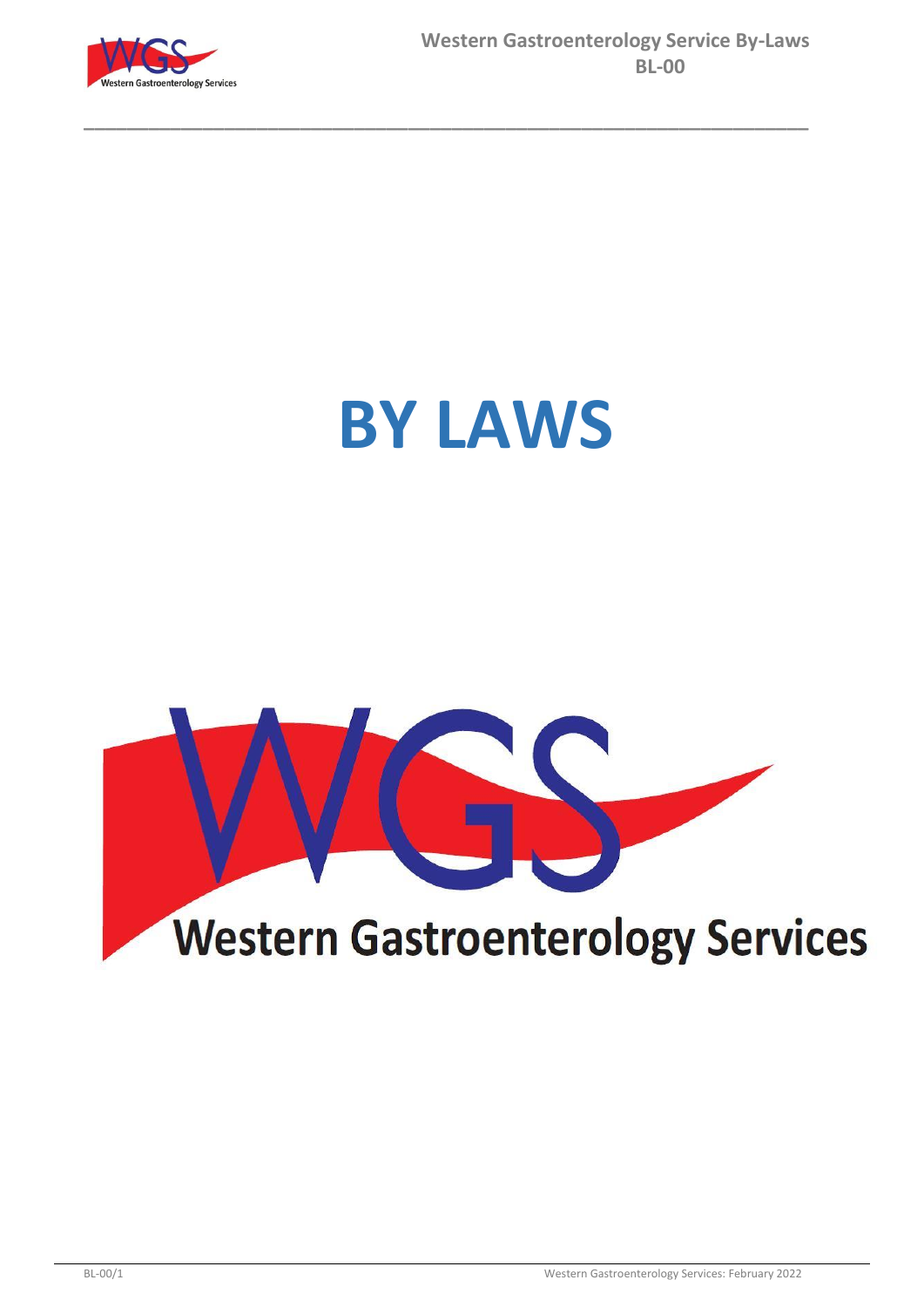

# **HOSPITAL AND MEDICAL BY LAWS**

Documents relating to Western Gastroenterology Services are available in the Western Gastroenterology Services QM-Quality Manual.

**\_\_\_\_\_\_\_\_\_\_\_\_\_\_\_\_\_\_\_\_\_\_\_\_\_\_\_\_\_\_\_\_\_\_\_\_\_\_\_\_\_\_\_\_\_\_\_\_\_\_\_\_\_\_\_\_\_\_\_\_\_\_\_\_\_\_\_**

- 1. Organisational Role and Function (QM-01 Quality Manual-Governance)
- 2. Quality Objectives (QM-01 Quality Manual-Governance)
- 3. Organisation and Lines of Communication (QM-01 Quality Manual-Governance)
- 4. Policies and Procedures, including patient safety (QM-01 Quality Manual-Governance & QM-02 Quality Manual-Clinical Practice)
- 5. Mission Statement (QM-01 Quality Manual-Governance)
- 6. Governance and Quality Improvement Systems (QM-01 Quality Manual-Governance)
- 7. Governance of Roles and Responsibilities for Safety and Quality Healthcare (QM-01 Quality Manual-Governance)
- 8. Risk management Clinical Governance (QM-01 Quality Manual-Governance & QM-02 Quality Manual-Clinical Practice)
- 9. Medication management (QM-01 Quality Manual-Governance & QM-02 Quality Manual-Clinical Practice)

# **CONDITIONS**

Every Medical Practitioner granted membership to the medical staff shall abide by the Medical Staff By-laws and Rules in addition to providing continuous care and supervision of his/her patients.

All applicants for clinical privileges must hold the following:

- 1. Registration with Australian Health Practitioner Registration Authority
- 2. Three appropriate references as to professional qualifications;
- 3. Medical Defence (Professional Indemnity) cover
- 4. Evidence of ongoing clinical education (or programmes) for the maintenance of professional standards as designated by the appropriate College

# **1. DETERMINATION OF CLINICAL PRIVILEGES: <sup>1</sup>**

Subject to Western Gastroenterology Service, Department of Human Services Registration.

Accredited Medical Practitioners shall be entitled to exercise only those clinical privileges specifically granted by the Board of Directors (Management Review), see QP-01-08 Credentialing of Medical and Nursing Staff Procedure.

Accredited Medical Practitioners shall be granted privileges to admit and treat patients, subject to the provisions of these By-Laws and QP-01-08 Credentialing of Medical and Nursing Staff).

# **1. Surgical Privileges**

Medical practitioners who possess the FRACS, or equivalent qualification, and are registered as a Specialist general surgeon with AHPRA

 $\overline{a}$ 

 $1$  List of Medical Specialities, fields of speciality practice and related medical titles, Medical Board of Australia, effective July 2010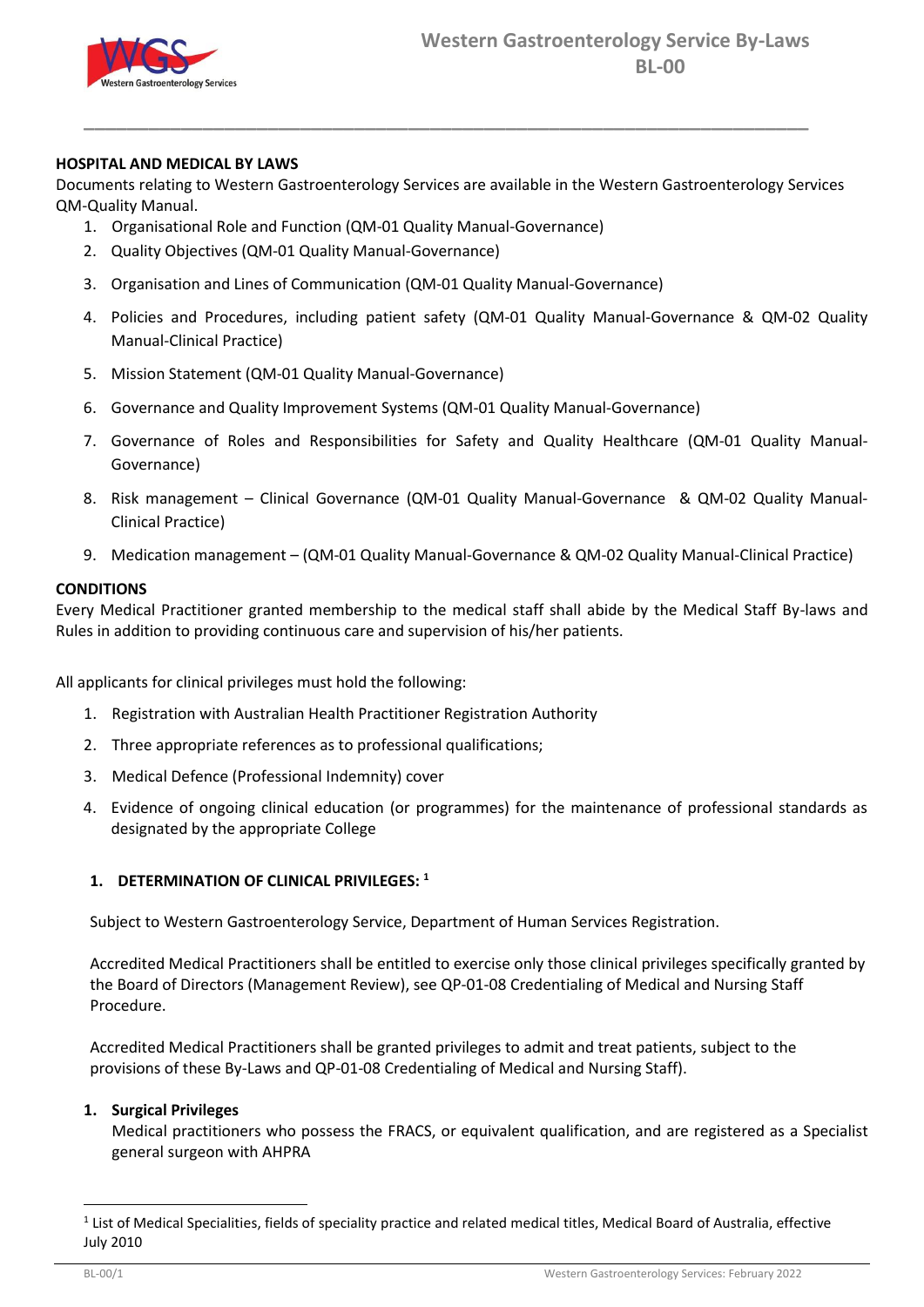

# **2. Physician Privileges**

Medical practitioners who are registered as a Specialist physician or Specialist gastroenterologist and hepatologist with AHPRA

**\_\_\_\_\_\_\_\_\_\_\_\_\_\_\_\_\_\_\_\_\_\_\_\_\_\_\_\_\_\_\_\_\_\_\_\_\_\_\_\_\_\_\_\_\_\_\_\_\_\_\_\_\_\_\_\_\_\_\_\_\_\_\_\_\_\_\_**

# *Please Note - Gastrointestinal Endoscopy Privileges*

*A Specialist with an appropriate post graduate degree must supply evidence of accreditation in requested practice area by the Conjoint Board on Endoscopy Training. Accreditation may be restricted to certain types of endoscopic procedures.*

# **3. Urological Privileges**

Medical practitioners who are registered as a Specialist urologist with AHPRA

# **4. Anaesthetic Privileges**

Medical practitioners who are registered as a Specialist anaesthetist with AHPRA.

# **5. General Practitioner Privileges**

Medical practitioners who are registered as a Specialist general practitioner with AHPRA will be granted to treat patients within the framework or limitations as follows.

Practitioners administering sedation to patients undergoing gastrointestinal endoscopic procedures must meet the recommendations of the Gastrointestinal Society of Australia, the Royal Australian College of Anesthetists, and the Royal Australasian College of Surgeons guidelines as outlined in their publication "Guidelines on Sedation for Gastrointestinal Procedures"

Appointments are made for a maximum term of three years.

# **CATEGORIES OF THE MEDICAL STAFF**

The only category of medical staff is that of Accredited Staff.

# **ACCREDITED MEDICAL PRACTITIONER RESPONSIBILITIES**

The Accredited Medical Practitioner

- 1. Will have full professional responsibility for their patients.
- 2. Will behave in a professional and ethical manner at all times.
- 3. Will be required to conform to the prescribed By-Laws and Protocols concerning practice at Western Gastroenterology Services.
- 4. Must show a commitment to continuing education and agree to participate in peer review and quality assurance with the Hospital.
- 5. Must be committed to teaching staff.
- 6. Will restrict activities to those procedures for which they are accredited.
- 7. Will advise the Medical Director of any withdrawal of competency or restriction on activities made by the Medical Board of Victoria or a national body for certification of competence in their discipline.

# **CLINICAL RESPONSIBILITIES**

- 1. The Responsible Medical Practitioner is to ensure that the consent of all patients to all treatment, medical, surgical and otherwise is obtained prior to the treatment being undertaken.
- 2. The Responsible Medical Practitioner is to ensure that all Patients admitted by them have made arrangements to be accompanied home by a responsible adult.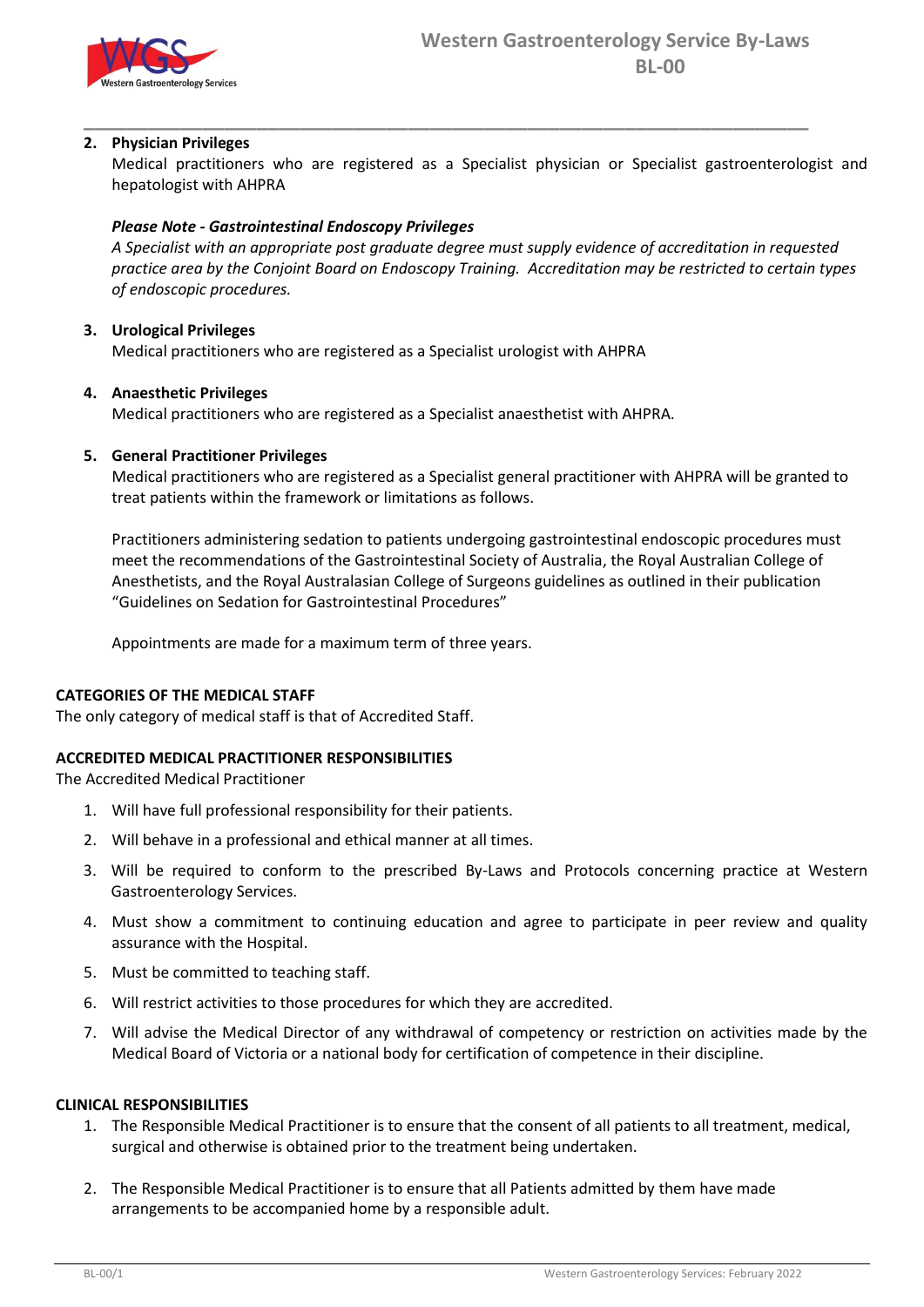

3. The Responsible Medical Practitioner shall record in the patient's notes a statement of diagnosis and relevant medical notes during the time of admission.

**\_\_\_\_\_\_\_\_\_\_\_\_\_\_\_\_\_\_\_\_\_\_\_\_\_\_\_\_\_\_\_\_\_\_\_\_\_\_\_\_\_\_\_\_\_\_\_\_\_\_\_\_\_\_\_\_\_\_\_\_\_\_\_\_\_\_\_**

- 4. A statement of discharge diagnosis and medication shall be clearly written in the patient's notes by the medical practitioner directing such treatment.
- 5. Telephone orders will be accepted by the nurse in charge only, and signed by Doctor within 24 hours.
- 6. The Responsible Medical Practitioner will ensure that all Patients have adequate written discharge instructions.

# **7. In an Emergency**

The Hospital is authorised to take such action as it sees fit in the interests of the patient. This may include a request for attention by an available medical practitioner.

The following provisions will apply:

- a) The patient's medical practitioner will be advised of the circumstances of the emergency and action taken at the earliest possible opportunity.
- b) The responsible Medical Practitioner will resume the care of the patient as soon as possible.

# **CONDUCT OF PROCEDURES**

- 1. Procedures shall be undertaken in accordance with relevant professional body governing medical practitioner conduct.
- 2. Practitioners will negotiate sessions with the DON and Executive Director subject to availability and in anticipation of patient load and expressions of interest.
- 3. If utilisation drops below a reasonable level of time allocated, the Hospital reserves the right to re-negotiate sessional time, after consultation with the medical practitioner concerned.
- 4. Cancellation of a procedure list should occur only if reasonable notice of cancellation has been provided.
- 5. The Hospital reserves the right to make open access bookings for any session or part thereof where vacancies exist according to demand.
- 6. The patient's name, nature of the procedure, Insurance status and the patient's age shall be notified to reception the day before a procedure session.
- 7. Anaesthetic/Sedation
	- a) The Visiting Medical Practitioner shall ensure that the necessary liaison with the Anaesthetist takes place for the proper pre and post- operative care of the patient.
	- b) The administration of anaesthetic/sedation to a patient shall be given only by, or under the direct supervision of the Anaesthetist.
	- c) The Anaesthetist shall, before leaving the Hospital, review the post-procedure Patients and assess their clinical status.
	- d) The Anaesthetist will ensure that prior to leaving the Facility that all Patients are safe to be discharged after a minimum of 60 minutes recovery time.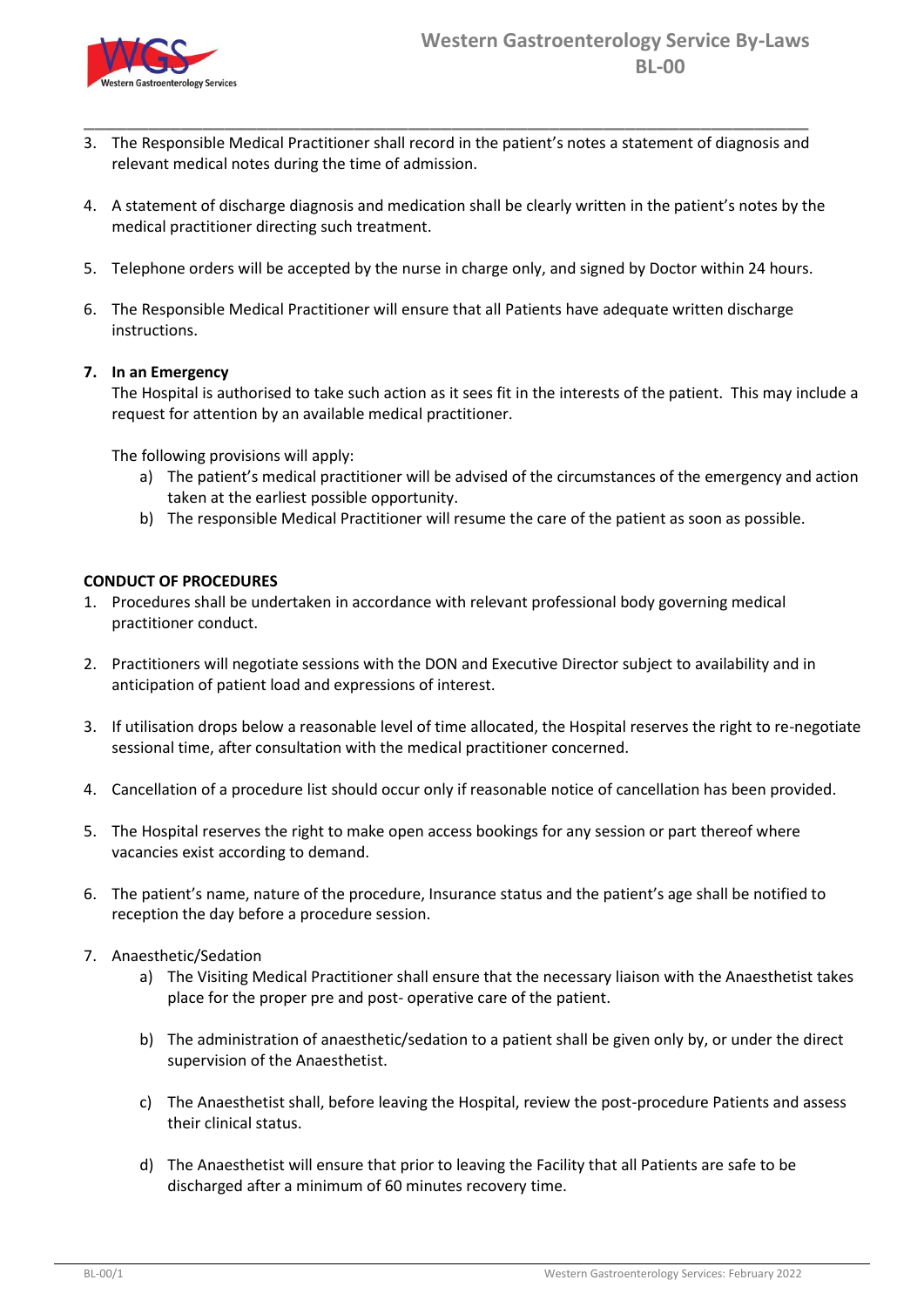

e) The Anaesthetist will ensure that they are immediately contactable by the facility until all Patients under their care have been discharged.

# **PROVISION OF STAFF, EQUIPMENT AND MAINTENANCE**

1. The Hospital shall ensure that adequate and competent nursing care is provided when and where necessary.

**\_\_\_\_\_\_\_\_\_\_\_\_\_\_\_\_\_\_\_\_\_\_\_\_\_\_\_\_\_\_\_\_\_\_\_\_\_\_\_\_\_\_\_\_\_\_\_\_\_\_\_\_\_\_\_\_\_\_\_\_\_\_\_\_\_\_\_**

- 2. The Hospital shall provide appropriate equipment and ensure that such is maintained in good working order; checked at regular intervals; and operated by trained and approved personnel.
- 3. The hospital shall provide for maintenance and regular checking of all emergency equipment.

## **PROCEDURE FOR APPOINTMENT AND REAPPOINTMENT – (see also QP-01-08 Credentialing of Medical & Nursing Staff)**

## APPLICATION FOR APPOINTMENT

Applications for appointment to the medical staff shall be submitted on the Application Form and will be submitted for approval by the Medical Advisory Committee. For Anaesthetist applicant the MAC member anaesthetist will check and for Endoscopies will check by one MAC member who is endoscopies. Then sign by CEO.

The Application Form, approved by the Medical Advisory Committee will incorporate qualifications and three referees of the applicant, state the privileges requested, and agreement by the applicant to abide by the Medical Bylaws.

Applications for appointment signify the applicant's willingness to appear for interviews in regard to his/her application and authorises the Hospital to consult with other members of medical staff of other Hospitals about the application.

The applicant consents to the Hospital's inspection of all records and documents that may be material to an evaluation of his/her professional qualifications and competence to carry out the clinical privileges she/he requests, as well as his/her moral and ethical qualifications for staff membership.

All applicants not meeting these requirements must present a list of procedures for the purpose of delineation of privileges.

The applicant will be notified by the Chief Executive Officer as soon as possible of the result of their application.

# REAPPOINTMENT PROCESS

The Chief Executive Officer shall, at least 90 days prior to the expiration date of the present staff appointment for each medical staff member, provide the Medical Practitioner member with an application form for reappointment form prior to the expiration date of the present appointment, in order to maintain up to date information in regard to the Medical Practitioners.

Upon receipt and verification of information contained in the application for reappointment form the Chief Executive Officer will transmit the information to the Medical Advisory Committee for approval.

#### **APPEAL PROCESS**

The Chief Executive Officer will notify the Practitioner as to the decision in consultation with the Medical Advisory Committee regarding his/her application for medical staff membership.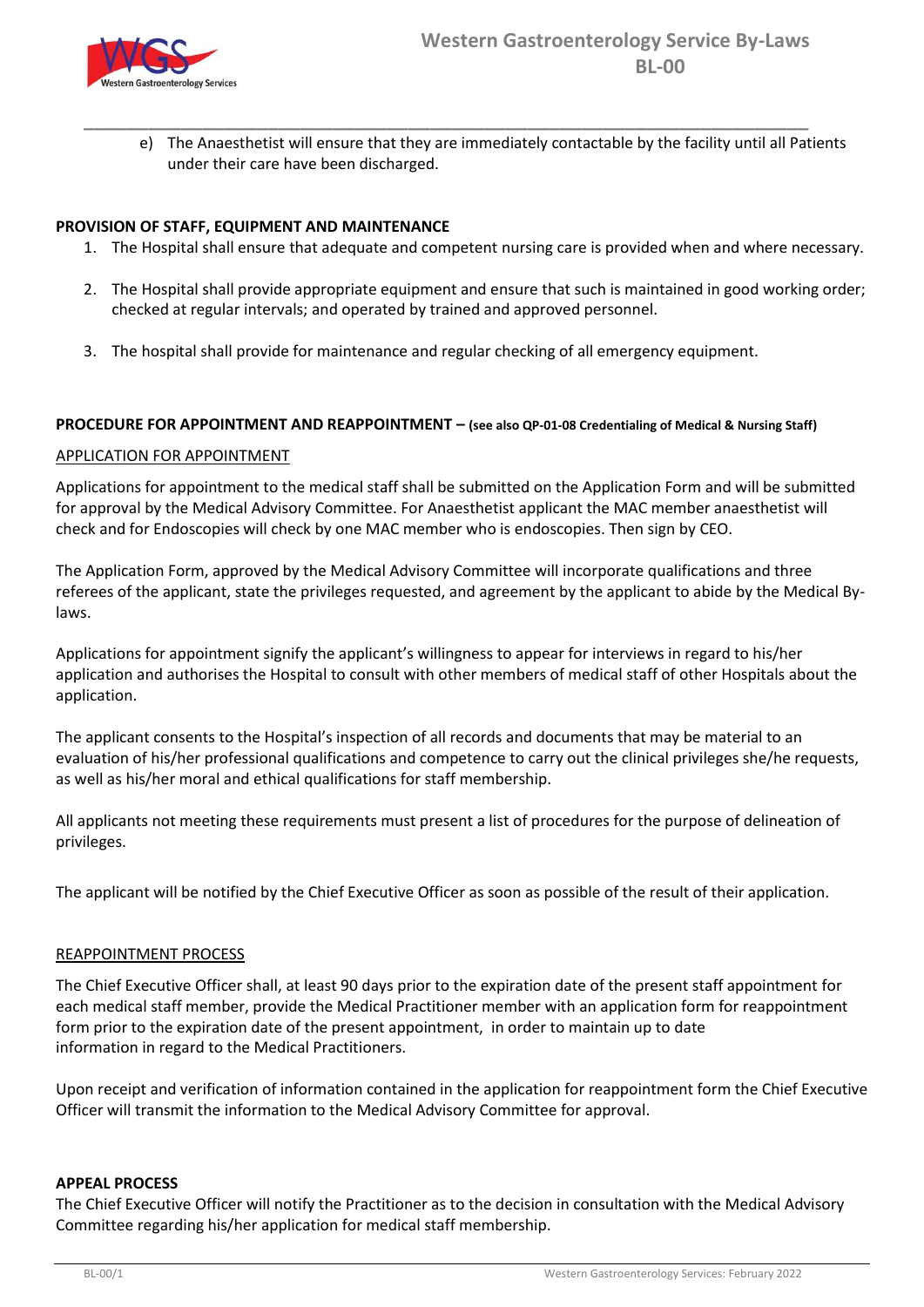

# **Request for Appeal**

If the recommendation of the Medical Advisory Committee and/or the Chief Executive Officer is adverse to the applicant, the applicant may, within thirty (30) days, request a hearing with the Medical Advisory Committee.

**\_\_\_\_\_\_\_\_\_\_\_\_\_\_\_\_\_\_\_\_\_\_\_\_\_\_\_\_\_\_\_\_\_\_\_\_\_\_\_\_\_\_\_\_\_\_\_\_\_\_\_\_\_\_\_\_\_\_\_\_\_\_\_\_\_\_\_**

After the hearing the Medical Advisory Committee will further discuss the application. The decision of that meeting will be circulated to the applicant within thirty days by the Chief Executive Officer.

Failure of the applicant to be present at the hearing will constitute a withdrawal of the request for appeal. If no written notification of appeal is received within thirty (30) days of the notification of the decision of the Board of Directors, the applicant waives his/her right of appeal and accepts the decision of the Board of Directors.

# **Hearing Process**

The hearing process provided in these By-laws is for the purpose of resolving, on an intra-professional basis, matters concerning professional competency and conduct. As such the hearing is not a Court of Law and neither the affected Practitioner, Medical Advisory Committee shall be represented by Legal Council.

The Medical Advisory Committee or Chief Executive Officer has an obligation at the hearing to present appropriate evidence and reasoning in support of the adverse recommendation or decision affecting the Practitioner. The Practitioner shall thereafter be responsible for supporting his/her challenges to the adverse recommendation or decision by an appropriate showing that the charges or grounds involved lack any factual basis or such basis is arbitrary, unreasonable or capricious.

Upon conclusion of the presentation of oral and written evidence, the hearing shall be closed. The Medical Advisory Committee or Chief Executive Officer at a time convenient to itself, will conduct its deliberation outside the presence of the Practitioner for whom the hearing was convened.

The Chief Executive Officer will be responsible to advise the affected practitioner of the decision within 21 days.

The decision will be considered final. Notwithstanding any provisions of these By-laws, no Practitioner shall be entitled to more than one hearing on any one matter.

# **TEMPORARY PRIVILEGES**

The Medical Advisory his/her Deputy may grant medical Practitioners temporary and emergency privileges. In exercise of such privileges the applicant shall act under the supervision of the Chief Executive Officer or his/her Deputy. Such temporary privileges shall be granted until his/her application has been determined.

For out of State or overseas medical practitioners who do not hold registration in the State, the Medical Advisory Committee with the approval of the State Medical Board may grant temporary accreditation. This is to allow for visits by practitioners of international standing who due to the shortness of their stay would be unable to obtain temporary registration and would thus be precluded from conducting demonstration operations.

Temporary privileges shall be immediately terminated by the Chief Executive Officer upon notice of any failure by the Practitioner to comply with Medical By-laws and Rules.

# **EMERGENCY PRIVILEGES**

In the case of an emergency, any Medical Practitioner, to the degree permitted by his/her license, and regardless of service or status or lack thereof, shall be permitted and assisted to do everything possible for the life of a patient, using every facility of the Hospital necessary including the calling of any consultation necessary or desirable.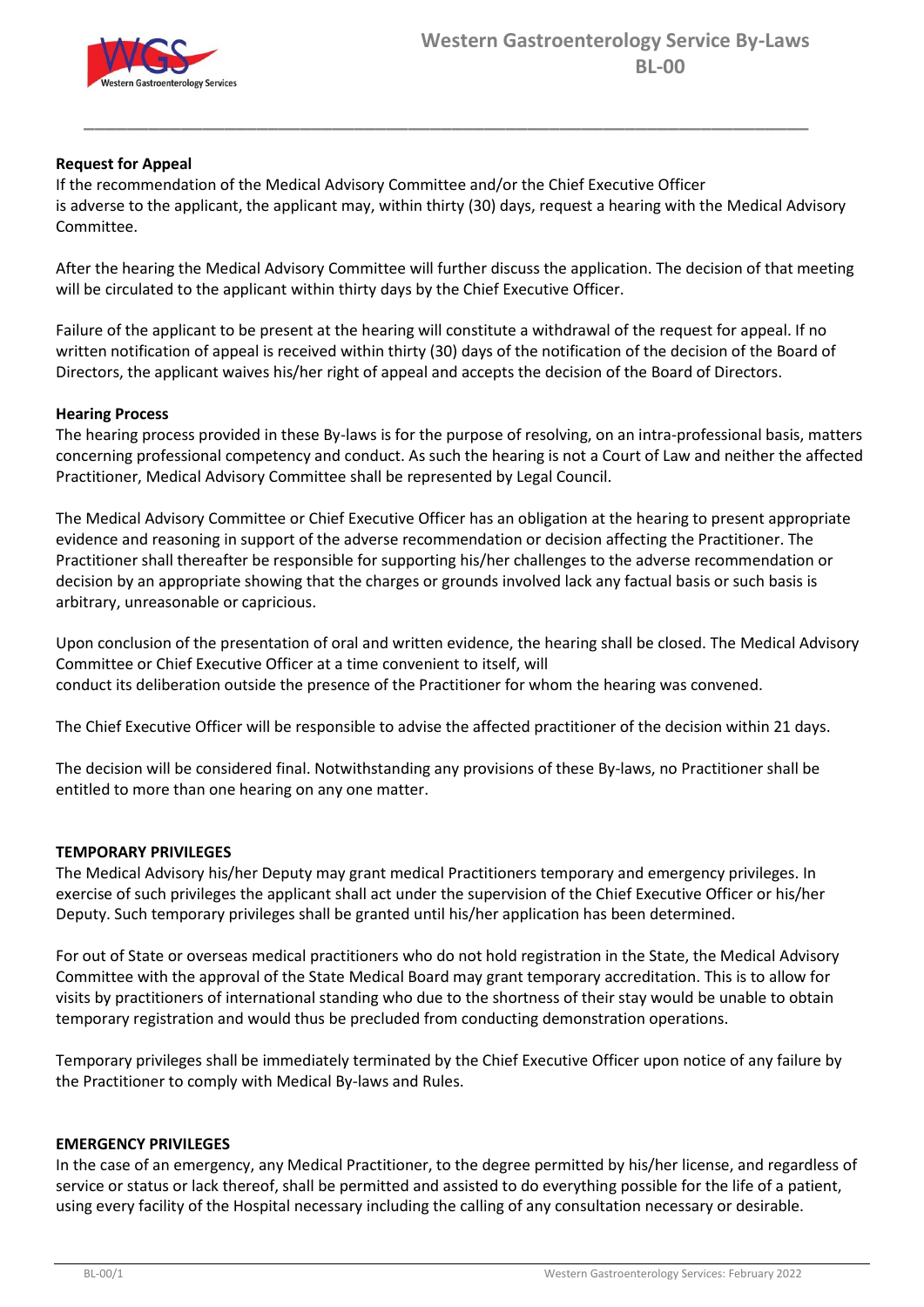

When the emergency position no longer exists, such Practitioner of the medical staff must request privileges necessary to continue to treat the patient. For the purpose of this section, an 'emergency' is defined as a condition in which serious permanent harm could result to the patient or in which the life of the patient is in immediate danger or where any delay in administering treatment would add to that danger.

**\_\_\_\_\_\_\_\_\_\_\_\_\_\_\_\_\_\_\_\_\_\_\_\_\_\_\_\_\_\_\_\_\_\_\_\_\_\_\_\_\_\_\_\_\_\_\_\_\_\_\_\_\_\_\_\_\_\_\_\_\_\_\_\_\_\_\_**

# **CORRECTIVE ACTION**

# ROUTINE CORRECTIVE ACTION

Whenever the activities or professional conduct of any Practitioner with clinical privileges or medical staff membership are detrimental to patient safety or to the delivery of adequate patient care, or are disruptive to the Hospital operation, corrective action against such a Practitioner may be initiated by any two officers of the medical staff, or by the Chief Executive Officer.

All requests for corrective action shall be in writing, and submitted to the Chief Executive Officer. Upon receipt of the request for corrective action, the Chief Executive Officer will immediately notify the Medical Advisory Committee who will endeavour to resolve the problem through implementation of corrective action. Should this not be acceptable to the Practitioner?

The Chief Executive Officer shall require the Practitioner concerned to present their case within thirty (30) days of such notification. After this meeting, if the Management Review Committee recommends reducing or suspending medical staff membership and/or clinical privileges, then such recommendations will be made in writing by Chief Executive Officer. If the Practitioner fails to present their case, Medical Advisory Committee may take action as it sees fit.

Upon receipt of such recommendations and at the next regular scheduled meeting of Medical Advisory Committee pursuant to the recommendation shall be made. Notification of the decision shall be sent by the Chief Executive Officer to the Practitioner involved. If the decision adversely affects the medical staff membership or clinical privileges of the Practitioner involved, then the Practitioner shall have the right of appeal as outlined under of these By-laws.

# SUMMARY SUSPENSION

The Medical Advisory Committee and Chief Executive Officer has the authority, whenever action must be taken immediately in the best interest of patient care in the Hospital, to suspend all or any portion of clinical privileges of a Practitioner and such summary suspension shall become effective immediately upon imposition.

Immediately upon the imposition of the summary suspension, the Chief Executive Officer shall have the authority to provide alternative medical cover for any patients of the suspended Practitioner still in the Hospital at the time of the suspension. Within thirty (30) days following such action, the Medical Advisory Committee will have a hearing to determine whether the affected Practitioner will be reinstated. If the action taken results in the Medical Advisory Committee to reduce or suspend medical staff membership and/or clinical privileges, then the affected Practitioner is to be advised in writing by the Chief Executive Officer of such recommendation. The affected Practitioner has the right of appeal

# AUTOMATIC SUSPENSION

Automatic suspension of medical membership and/or clinical privileges shall be imposed to any member of the medical staff whose name has been removed or suspended from the Medical Register. Should the registration of the suspended member be reinstated during the period of time of the appointment to the medical staff, the Management Committee may reinstate their Hospital privileges.

If the action results in the recommendation of the Medical Advisory Committee to reduce or suspend medical staff membership and/or clinical privileges, then the affected Practitioner is to be advised in writing by the Chief Executive Officer of such recommendation. The affected Practitioner has the right of appeal.